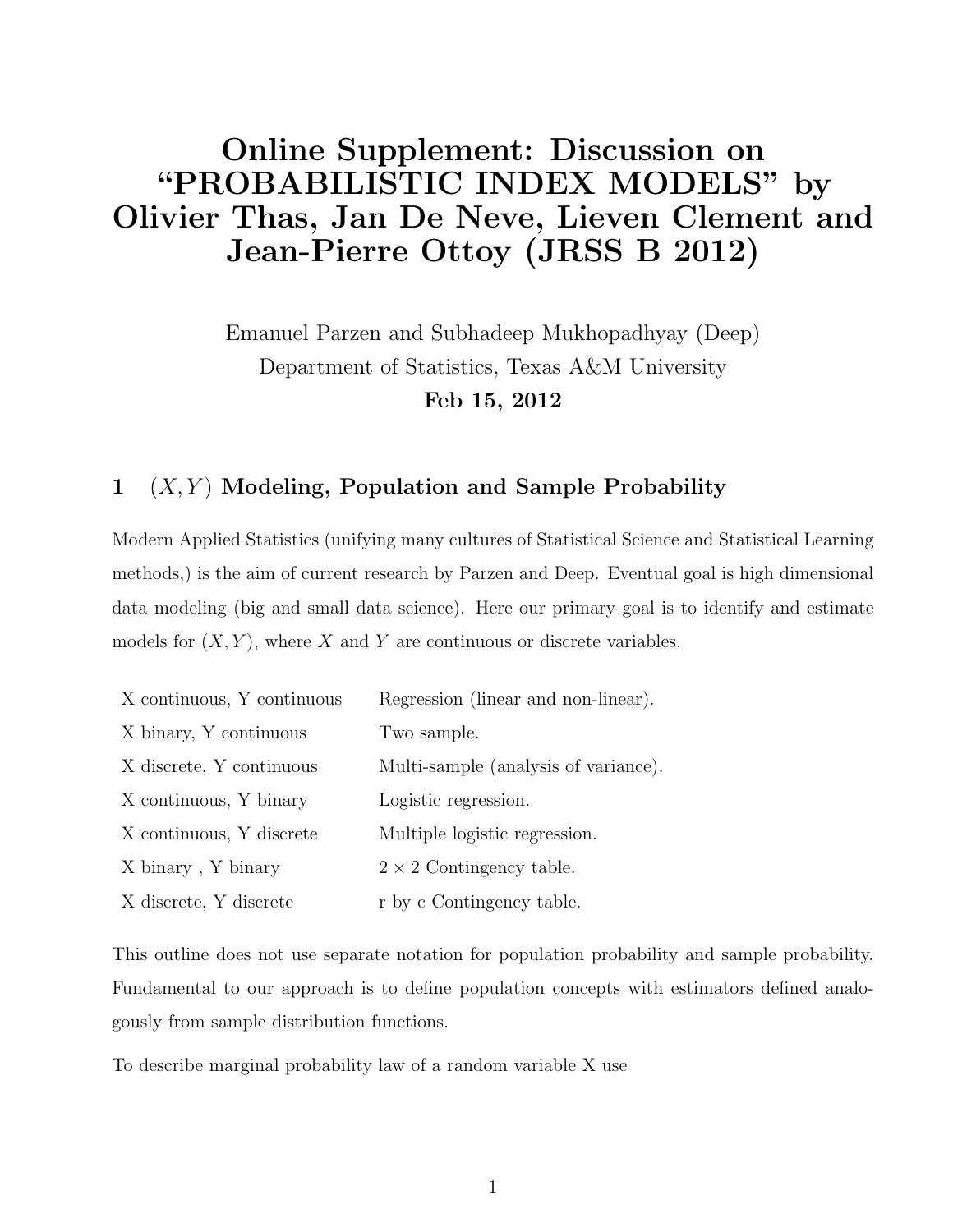| Distribution function                             | $F(x; X) = F_X(x)$ .                                                                       |
|---------------------------------------------------|--------------------------------------------------------------------------------------------|
| Probability density function $f(x; X) = f_X(x)$ . |                                                                                            |
| Probability mass function                         | $p(x; X) = p_X(x)$ .                                                                       |
| Quantile function                                 | $Q(u; X) = F^{-1}(u; X), 0 < u < 1.$                                                       |
| Mid-distribution function                         | $F^{\text{mid}}(x; X) = \Pr[X < x] + .5 \Pr[X = x].$                                       |
| Rank Transform                                    | $F^{\text{mid}}(X; X) = (\text{Rank}(X) - .5)/n$ (sample of size <i>n</i> from <i>F</i> ). |

#### 2 Comparison Density, Comparison Distribution,  $CMPI(Y|X)$

To compare (measure differences between) distributions  $F$  and  $G$  of a variable define comparison density  $d(u; G, F)$ ,  $0 < u < 1$  and comparison distribution  $D(u; G, F) = \int_0^u d(t; G, F) dt$ . When G, F continuous satisfying  $f_G(x) = 0$  implies  $f_F(x) = 0$ , we have,

$$
d(u; G, F) = \frac{f_F(Q_G(u))}{f_G(Q_G(u))}, \text{ and } D(u; G, F) = F(Q_G(u)).
$$
\n(2.1)

When  $F, G$  discrete distributions define

$$
d(u; G, F) = \frac{p_F(Q_G(u))}{p_G(Q_G(u))}, \text{ and } D(u; G, F) = F(Q_G(u)),
$$
\n(2.2)

at u G-exact,  $u = G(x)$  for some x.

Estimating  $d(u) = d(u; G, F)$  provides Weighted model for unknown density  $f_F(x) = f_G(x)d(G(x))$ . PP-plot: When  $G, F$  discrete with jumps at  $x_1 < \ldots < x_r$ , graph of  $D(u; G, F)$  is called PP plot; it joins linearly  $(0,0), (G(x_i), F(x_i)), i = 1, \ldots, r.$ 

CMPI: Area under the PP graph (Fig. [3\)](#page-9-0) is a statistic, denoted CMPI, called Comparison Mid-Probability Index,

$$
\text{CMPI}(G, F) = \sum p_G(x_i) F_X^{\text{mid}}(x_i) = \mathbb{E}_G[F^{\text{mid}}(X; X)]. \tag{2.3}
$$

Verify CMPI(F, F) = .5. Study dependence of  $(X, Y)$  by CMPI(Y|X) =  $\mathbb{E}[F^{\text{mid}}(Y;Y)]$ X, CMPI(X|Y) =  $\mathbb{E}[F^{\text{mid}}(X;X) | Y]$ , conditional quantile  $Q(u; F^{\text{mid}}(Y)|X)$ , which we estimate by new nonparametric methods.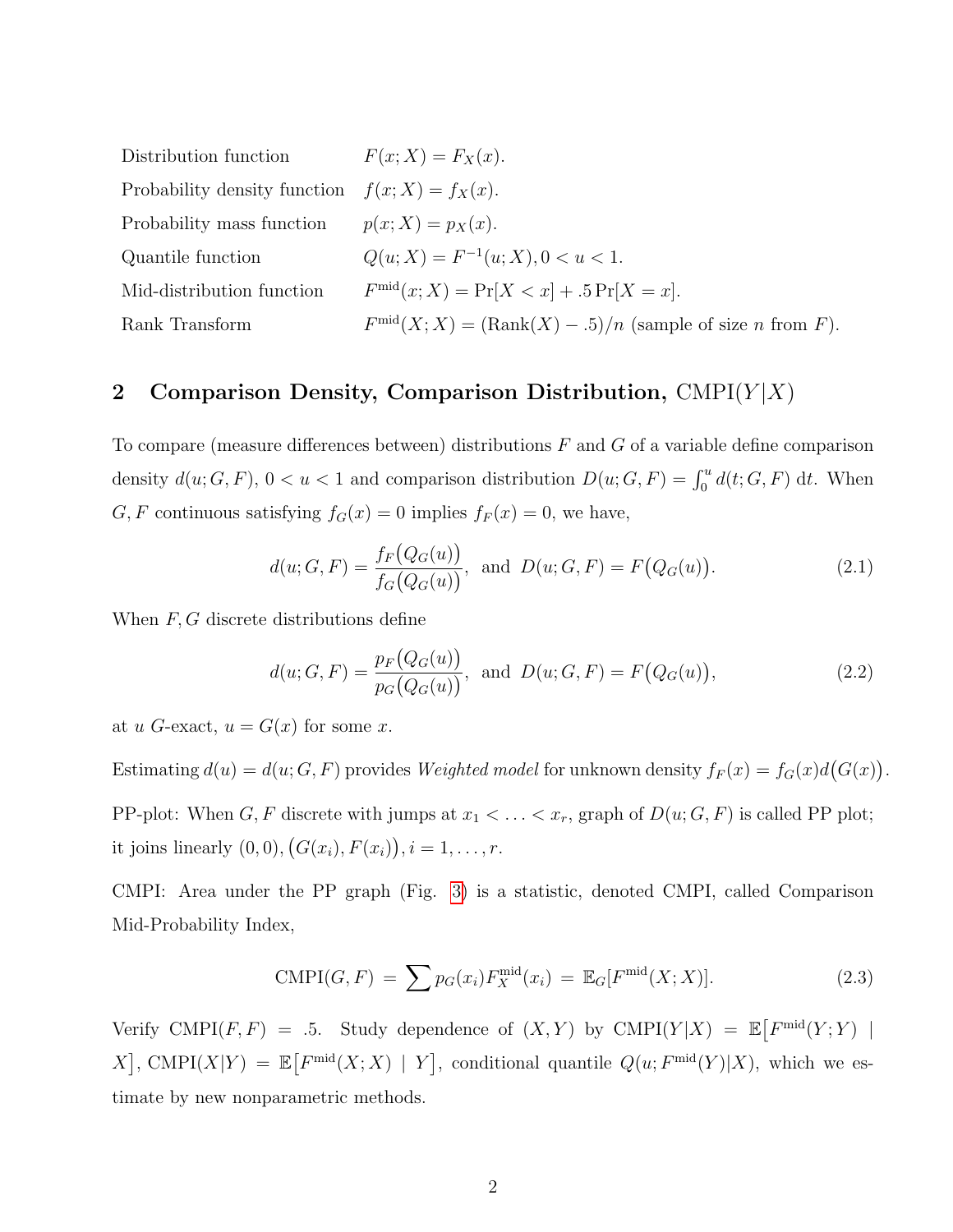## 3 Copula Density of  $(X, Y)$ , Bayes Theorem for Conditional Comparison Densities

A central role in the extension of multivariate analysis to possibly non-normal data  $(X, Y)$  is estimation of copula density function  $\text{cop}(u, v; X, Y)$  which is traditionally defined as the ratio of the joint probability density to the product of marginal densities. To extend the concept to both continuous and discrete variables we propose the following definition with two alternative formulas involving conditional comparison density functions, whose equality is an application of Bayes Theorem for random variables:

Copula Density: 
$$
cop(u, v; X, Y) = d(v; Y, Y | X = Q_X(u)) = d(u; X, X | Y = Q_Y(v))
$$
. (3.1)

Copula distribution function  $\text{Cop}(u, v; X, Y)$  is defined as the double integral over  $0 < s < u, 0 <$  $t < v$  of cop(s, t; X, Y). One can show that for F-exact u, G-exact v

$$
Cop(u, v; X, Y) = F_{X,Y}(Q_X(u), Q_Y(v)).
$$
\n(3.2)

Rank Transform Interpretation: We interpret  $\text{cop}(u, v; X, Y)$  as joint probability density of rank transformed data  $(F_X^{\text{mid}}(X), F_Y^{\text{mid}}(Y))$ . We estimate it by maximum entropy density estimation rather than by two dimensional kernel density estimation.

Verify: CMPI( $Y|X = Q_X(u)$ ) =  $\int_0^1 v \operatorname{cop}(u, v; X, Y) dv$ .

#### 4 Example Biostatistical Data, Score Functions, LP Comoments

We model by choosing sufficient statistics (score functions) before estimating parameters of probability models. To form estimators of above concepts we first construct for each variable  $X_k$ orthonormal score functions which are polynomial functions of  $F^{\text{mid}}(X_k)$ . We change notation for observations to  $(X_1, X_2, X_3)$ . As example we consider childhood respiratory disease study discussed in Thas et al (2012); data (from Bernard Rosner, Fundamentals of Biostatistics) studies FEV (lung function measure, volume of exhaled air) as a function of age (from 3 to 19) and smoking history (yes or no). We observe sample of size  $n = 654$  of  $(X_1 = FEV, X_2 = age, X_3 = 0$  or 1 for smoking history).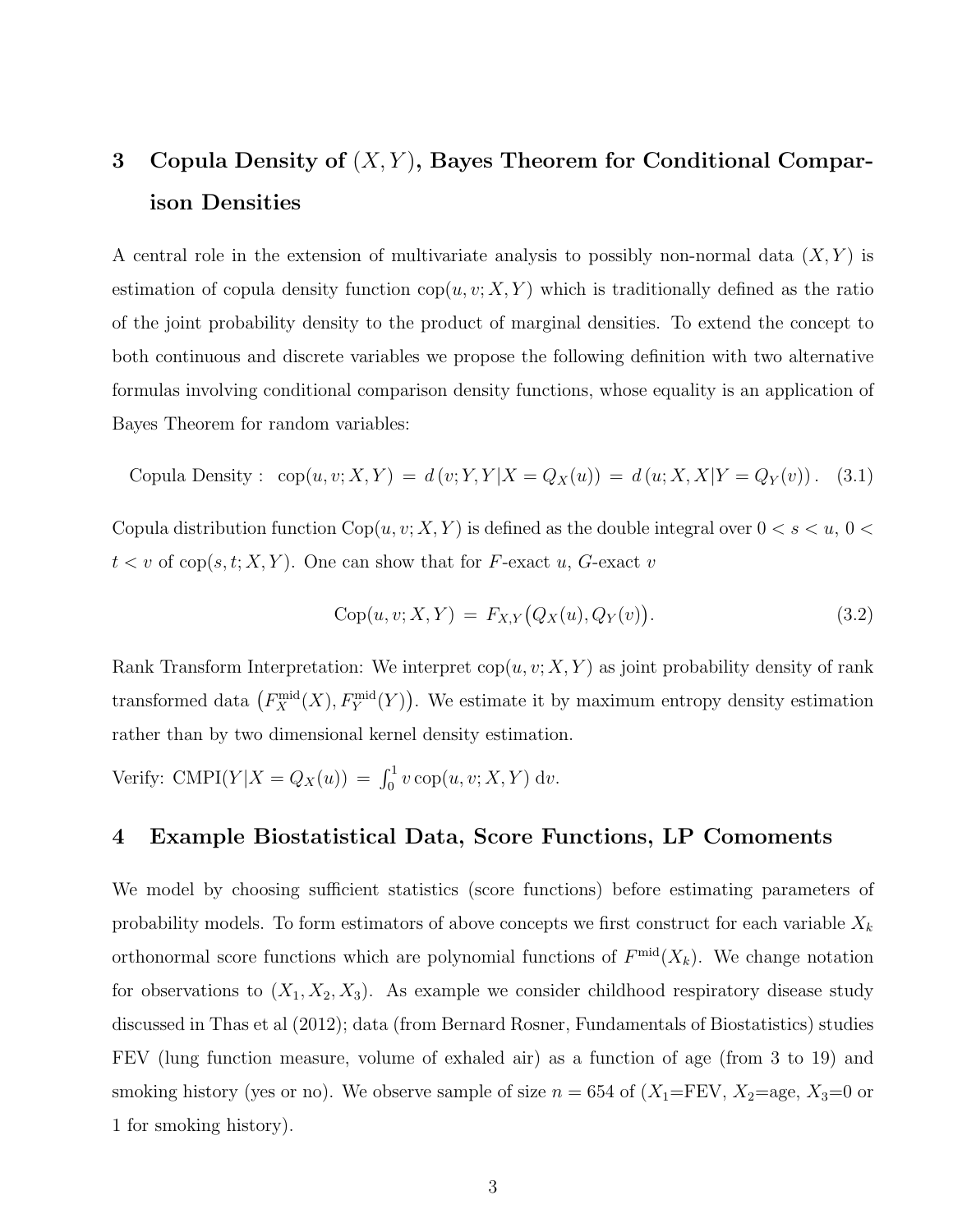**Step 0. Marginal Quantiles.** For each variable  $X_k$ , compute (sample) quantile  $Q(u; X_k)$ ,  $0 <$  $u < 1$ . Compute unique values  $x_i$  in sample;  $u_i = F(x_i; X_k); u_i^{\text{mid}} = F^{\text{mid}}(x_i; X_k); u_0 = 0$ . For  $u_{i-1} < u \leq u_i, Q(u; X_k) = x_i$ .

Mid-Quantile, Median, Quartiles: Define  $Q^{\text{mid}}(u; X_k)$  to join linearly  $(u_i^{\text{mid}}, x_i)$ . Define median  $Q2$ , quartiles  $Q1, Q3$  by  $Q2 = Q^{\text{mid}}(.5; X_k), Q1 = Q^{\text{mid}}(.25; X_k), Q3 = Q^{\text{mid}}(.75; X_k).$ Measures of location and scale are mid-quartile  $MQ = .5(Q1+Q3)$ , quartile deviation  $SQ =$ 2( $Q3 - Q1$ ). Skewness, tail index measured by  $QIQ(u) = (Q^{\text{mid}}(u) - MQ)/SQ$ , values at .5, .05, .95. Usual Tukey definition of X being outlier equivalent to  $QI(X) = (X - MQ)/SQ$ satisfying  $|QI(X)| > 1$ . Five Number summary of X:  $MQ$ ,  $SQ$ ,  $QIQ(.5)$ ,  $QIQ(.05)$ ,  $QIQ(.95)$ .

Step 0. Example. Quantiles of FEV, Age and Smoke (Fig. [1\)](#page-7-0).

**Step 1. Score Functions.**  $S_{j,k}(X_k)$ . Approximately (useful for variables with many  $X_k$  values)

$$
S_{j,k}(X_k) = \text{Len}_j \left[ F_{X_k}^{\text{mid}}(Q_{X_k}(u)) \right], \tag{4.1}
$$

where  $\text{Len}_{j}(u)$ ,  $0 < u < 1, j > 0$ , are orthonormal Legendre polynomials shifted to unit interval. Exact construction starts with score function  $S_{1,k}(u; X_k) = S_{1,k}(Q(u; X_k))$  defined as

$$
S_{1,k}(X_k) = (F^{\text{mid}}(X_k; X_k) - 0.5) / \sigma_{\text{mid}}, \ \sigma_{\text{mid}}^2 = \text{Var}[F^{\text{mid}}(X_k; X_k)] = (1/12) \left(1 - \mathbb{E}\big[|p(X_k; X_k)|^2\big]\right).
$$
\n(4.2)

Construct for  $j = 2, 3, 4...$  higher order score functions  $S_{j,k}(X_k)$  by Gram Schmidt orthonormalization of powers  $S_{1,k}^j(X_k)$ .

Step 1. Example. Score functions of FEV, Age and Smoke (Fig. [2\)](#page-8-0).

**Step 2. LP Score Comoments.** Fix  $k_1, k_2$ . Compute for  $j_i, j_2 = 0, 1, 2, 3, 4$ 

$$
LP(j_1, j_2; k_1, k_2) = \mathbb{E}\left[S_{j_1, k_1}(X_{k_1}) S_{j_2, k_2}(X_{k_2})\right]
$$
\n(4.3)

defining zero-th order score function  $S_{0,k}(X_k) = Q(X_k)$ . Above definition of zero order used to compute comoments. Alternative definition (made explicitly if needed) for copula density estimation is  $S_{0,k}(X_k) = 1$ . There is an extensive literature on L moments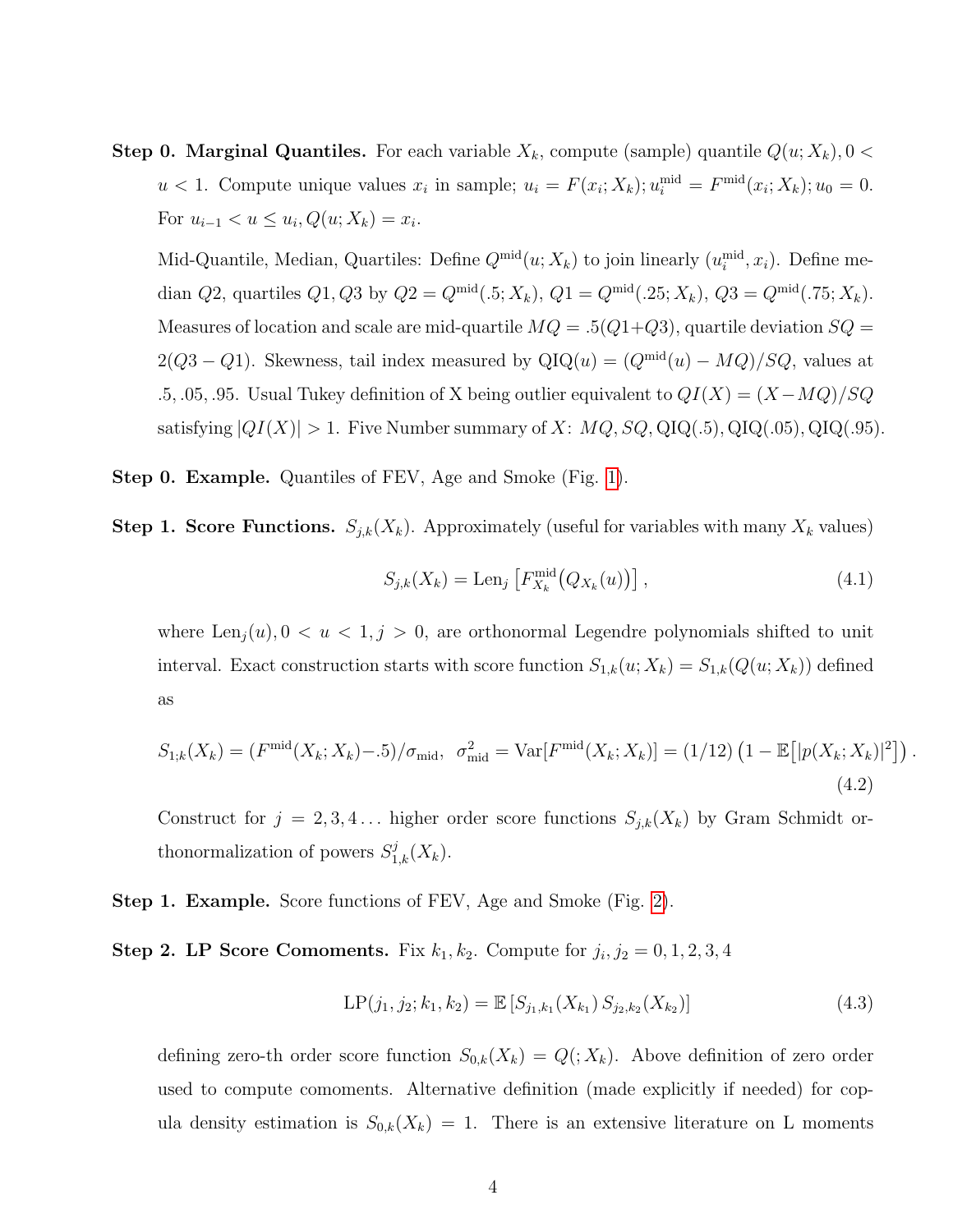and L comoments which is extended by our concept of LP comoments of score functions constructed for each variables. Another related concept is Gini correlation.

Correlation: For  $j_1, j_2 > 0$ , our comoments are correlations. For one order 0 and other order j positive, define LP score correlation.

$$
LPR(0, j; k_1, k_2) = LP(0, j; k_1, k_2) / LP(0, 1; k_2, k_2)
$$
  
\n
$$
LPR(j; 0; k_1, k_2) = LP(j, 0; k_1, k_2) / LP(1, 0; k_1, k_1)
$$
\n(4.4)

Step 2. Example. Comoments of FEV, Age, Smoke (Fig. [4\)](#page-10-0).

Step 3. Nonparametric Conditional Expectation of  $X_2$ ,  $F^{\text{mid}}(X_2)$ . Conditional means  $\mathbb{E}[X_2|X_1 =$  $Q_{X_1}(u)$ ,  $\mathbb{E}[F^{\text{mid}}(X_2; X_2)|X_1 = Q_{X_1}(u)]$  are non-linear functions of  $X_1$  which we can compute (or estimate) by a linear combination of the orthonormal score functions  $S_{j,1}(X_1)$  (Fig. [7,](#page-13-0) [9\)](#page-15-0):

$$
\mathbb{E}[X_2|X_1] = \mathbb{E}[X_2] + \sum_{j=1}^4 S_{j,1}(X_1) \mathbb{L}P(j,0;X_1,X_2)
$$
\n(4.5)

$$
\mathbb{E}\left[ (F_{X_2}^{\text{mid}}(X_2|X_1) - .5) / \sigma_{\text{mid}} \right] = \sum_{j=1}^4 S_{j,1}(X_1) \, \text{LP}(j, 1; X_1, X_2) \tag{4.6}
$$

For AIC selection (Fig. [6\)](#page-12-0) of influential score function, define for  $m = 1, 2, 3, 4$  and  $h = 0, 1, 2, 3, 4$  "score test" measures of dependence (information) useful to detect highly dependent variables and novel associations in high dimensions:

$$
CR(m, h; X_2 | X_1) = \sum_{j=1}^4 |LP(j, h; X_1, X_2)|^2
$$
 (4.7)

$$
CCR(m, H; X_2 \mid X_1) = \sum_{h=1}^{H} CR(m, h; X_2 \mid X_1)
$$
\n(4.8)

CINFOR
$$
(X_1, X_2)
$$
 = CCR $(4, 4; X_2, X_1)$  (4.9)

"Naive" least squares estimator copula density function is (Fig. [8\)](#page-14-0):

$$
cop_{L_2}(u_1, u_2; X_1, X_2) = 1 + \sum_{j_1, j_2} S_{j_1, 1}(X_1) S_{j_2, 2}(X_2) \text{LP}(j_1, j_2; X_1, X_2)
$$
(4.10)

"Exact" Maximum entropy (exponential model) copula density estimator identifies influential product score functions  $S_{j_1,1}(X_1)S_{j_2,2}(X_2)$ , models log copula density as a linear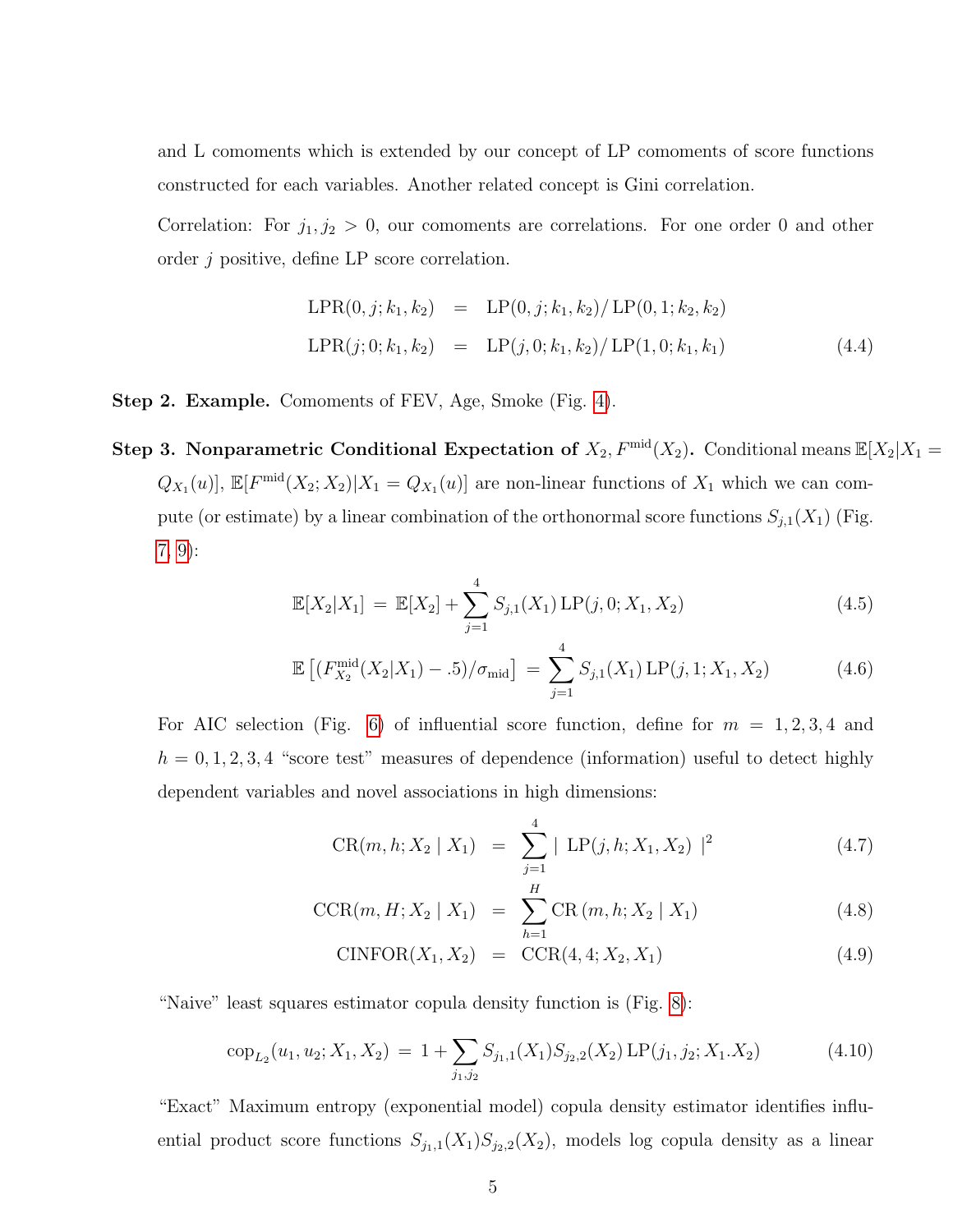combination of these selected double score functions, and computes estimators of parameters by Newton-Raphson method.

- Step 3. Example. Scatter diagrams with conditional means plot, conditional comparison densities, copula density function.
- Step 4. Verify Conditional Expectation Formula when  $X_1$  is binary  $0-1$  Define  $p =$  $Pr[X_1 = 1], q = Pr[X_1 = 0]$ . Two sample problem observes  $(X_1, X_2)$  where  $X_2$  continuous. Define  $\mathbb{E}[X_2|X_1 = 1] = \mu_1, \, \mathbb{E}[X_2|X_1 = 0] = \mu_0$ , pooled mean  $\mathbb{E}[X_2] = \mu$ . Verify  $\mu =$  $q\mu_0 + p\mu_1$ ,  $\mu_0 - \mu = p(\mu_0 - \mu_1)$  and

$$
F^{\text{mid}}(0; X_1) = q/2, \qquad F^{\text{mid}}(1; X_1) = 1 - .5p \tag{4.11}
$$
  

$$
S_{1,1}(X_1 = 0) = -\sqrt{p/q}, \qquad S_{1,1}(X_1 = 1) = \sqrt{q/p}.
$$

Also note that,  $LP(0, 1; X_1, X_2) = \sqrt{pq}(\mu_1 - \mu_0)$  and

$$
S_{1,1}(X_1) \text{LP}(1,0;X_1,X_2) = \begin{cases} -\sqrt{p/q} \sqrt{pq}(\mu_1 - \mu_0) = p(\mu_0 - \mu_1) & \text{at } X_1 = 0\\ q(\mu_1 - \mu_0) & \text{at } X_1 = 1. \end{cases}
$$

Next verify at  $X_1 = 0$ ,  $\mathbb{E}[X_2|X_1] - \mathbb{E}[X_2] = \mu_0 - \mu = p(\mu_0 - \mu_1)$ . Similarly  $\mathbb{E}[X_2|X_1 = 1] =$  $\mu_1 - \mu = q(\mu_1 - \mu_0)$ . We have calculated both sides of the formula for conditional mean and verified that they are equal.

Traditional Pooled Variance Two Sample t-statistics:  $T = R/\sqrt{1 - R^2}$  where  $R = \text{Corr}(X_1, X_2)$ , verify

$$
R = p(\mu_1 - \mu) / \sqrt{pq} \sigma(X_2) = \sqrt{pq} (\mu_1 - \mu_0) / \sigma(X_2).
$$
 (4.12)

Note that, for  $X_2$  binary  $\sigma(X_2) = \Pr(X_2 = 1) \Pr(X_2 = 0)$ .

Wilcoxon Statistics: Formula for conditional mean of  $F^{\text{mid}}(X_2)$  follows from above formula:  $\mu = .5, \mu_1 = \mathbb{E} \left[ F^{\text{mid}}(X_2; X_2) | X_1 = 1 \right] = \text{average over sample corresponding to } X_1 = 1 \text{ of } X_2$ mid-ranks in pooled sample,  $\sigma(F^{\text{mid}}(X_2; X_2)) = \sigma_{\text{mid}}(X_2)$ .

Step 5. Estimating CMPI given two covariates. Given dependent response variable  $X_1$ , covariates  $X_2, X_3$  (often  $X_3$  binary) define,

$$
\text{CMPI}(X_1 \mid X_2, X_3) = \mathbb{E}[F^{\text{mid}}(X_1; X_1) \mid X_2, X_3] = .5 + \sigma_{\text{mid}}(X_1)\mathbb{E}[S_{1,1}(X_1) \mid X_2, X_3].
$$
\n(4.13)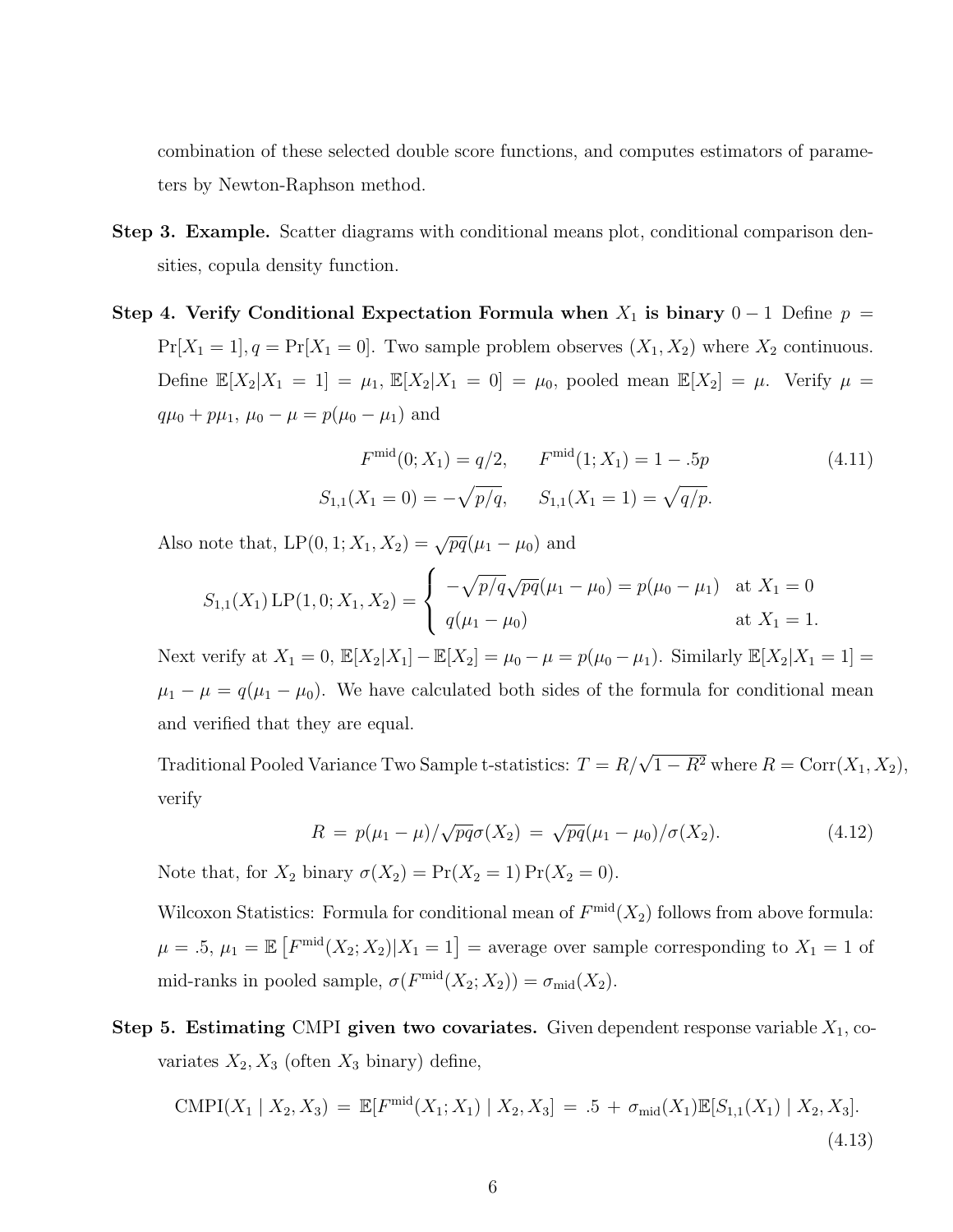Our definition of CMPI in terms of conditional mean of  $F^{\text{mid}}(Y)$  should be compared with interpreting regression as conditional mean of  $X_1$  given covariates  $X_2$  and  $X_3$ . Estimator of CMPI can be found using the formula that conditional expectation  $\mathbb{E}(g(X_1)|X_2, X_3)$  when  $\mathbb{E}|g(X_1)|^2 < \infty$  can be represented as a linear combination of product score functions  $S_h =$  $S_{j_2,2}(X_2)S_{j_3,3}(X_3), h = (j_2, j_3)$ . We use orders 0 to 4. Express estimator of  $\mathbb{E}[g(X_1)|X_2, X_3]$ by  $\sum_{h} \theta_h S_h$ . A "naive" estimator takes  $\theta_h = \mathbb{E}[g(X_1)S_h]$  An "exact" estimator computes coefficients  $\theta_h$  from normal equations

$$
E[g(X_1)S_h] = E[E[g(X_1)|X_2, X_3]S_h]
$$

A parsimonious set of indices is selected using stepwise multiple linear regression with interaction in conjunction with AIC criterion. The naive estimator of  $\text{CMPI}(X_1; X_2, X_3)$  $(Fig. 9)$  $(Fig. 9)$  is

$$
\sum_{j_2,j_3=0}^{4} S_{j_2,2}(X_2) S_{j_3}(X_3) \, \text{LP}(1,j_2,j_3;X_1,X_2,X_3) \tag{4.14}
$$

Note we define zero-th order score function  $S_{0,k}(X_k) = 1$ . "Exact" Logistic regression estimation of CMPI is recommended using the score functions selected at  $L_2$  estimation phase.

Step 6. Classification Dependence Problem  $X_1$  Binary  $0 - 1$ . Goal is to estimate Pr[ $X_1$  =  $1|X_2, X_3|$ . Define standardization with  $p = Pr[X_1 = 1]$  and

$$
I^* = I^*[X_1 = 1] = (I[X_1 = 1] - p)/\sqrt{p(1-p)} = \sqrt{p/(1-p)} [I[X_1 = 1]/p - 1].
$$

Naive estimator is

$$
\mathbb{E}[I^*|X_2.X_3] = \sum_{j_2,j_3=0}^{4} S_{j_2,2}(X_2) S_{j_3,3}(X_3) \mathbb{E}[I^*S_{j_2,2}(X_2) S_{j_3,3}(X_3)]. \tag{4.15}
$$

Use Logistic regression for exact estimation of  $Pr(X_1 | X_2, X_3)$ .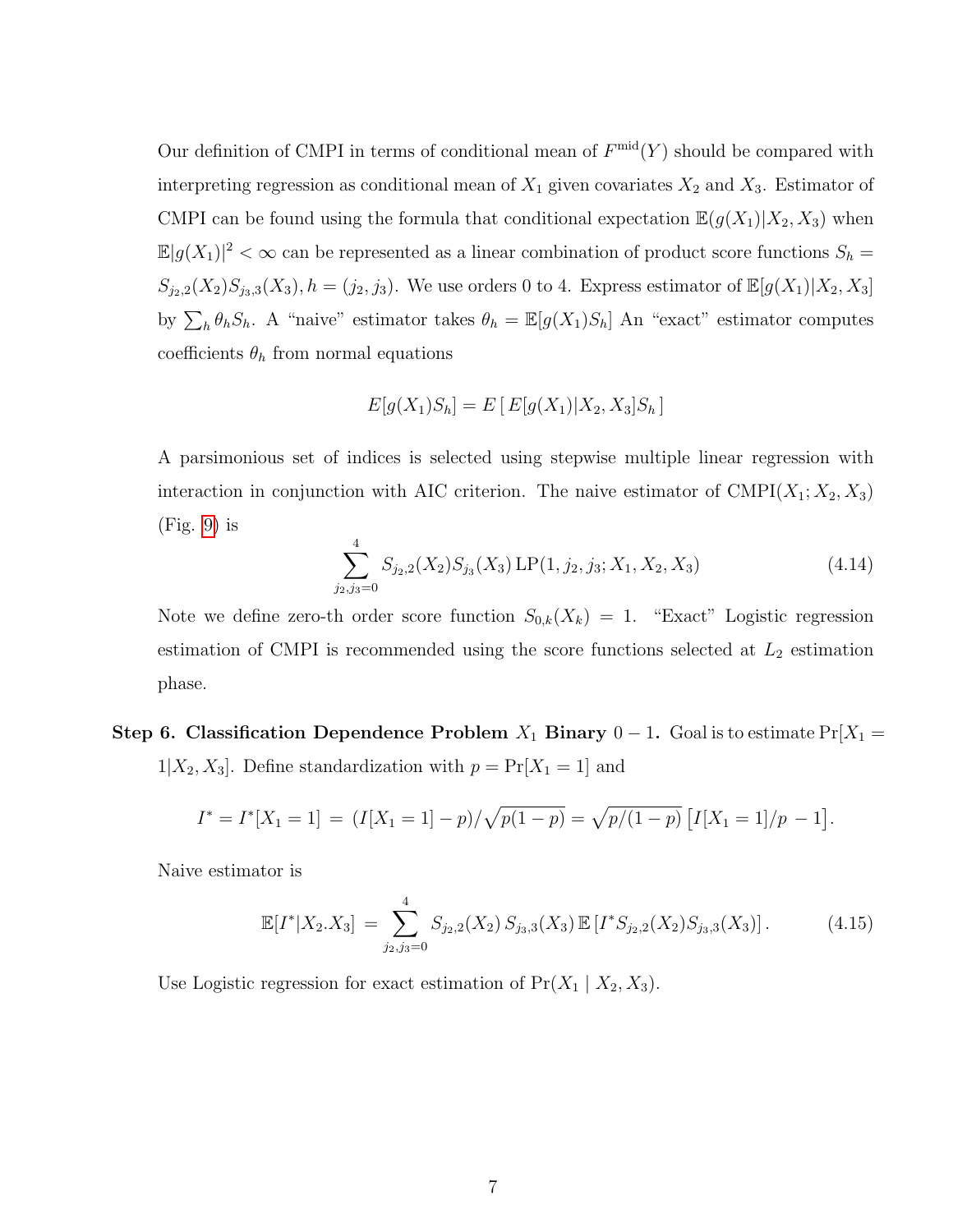

<span id="page-7-0"></span>Figure 1: Sample Quantile Functions:  $\tilde{Q}$  and  $\tilde{Q}^{\text{mid}}$  for variables Smoke, Age and FEV.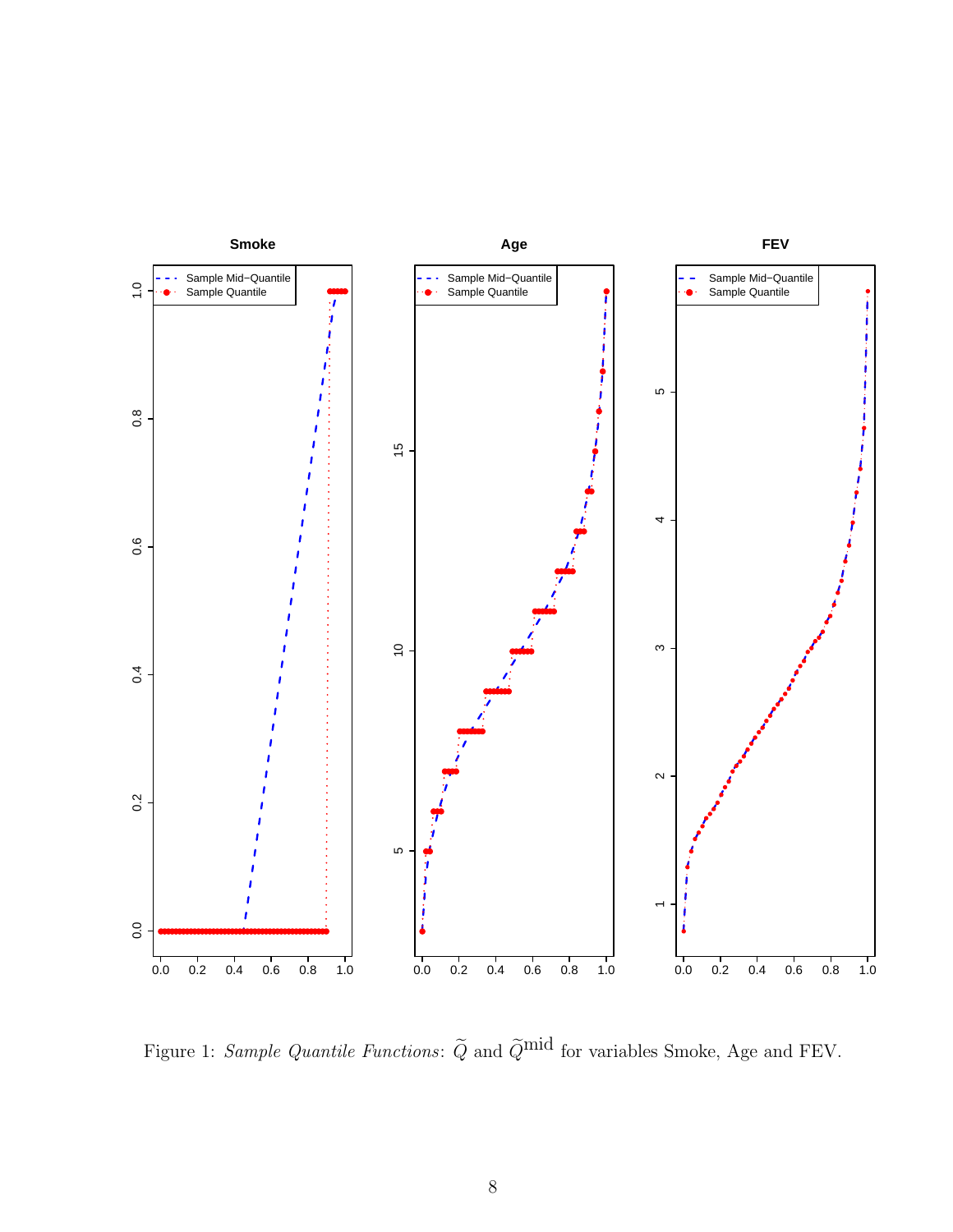

<span id="page-8-0"></span>Figure 2: Sample Mid-distribution based Orthonormal Score Functions:  $S_1$ ,  $S_2$ ,  $S_3$ ,  $S_4$  for Age and FEV.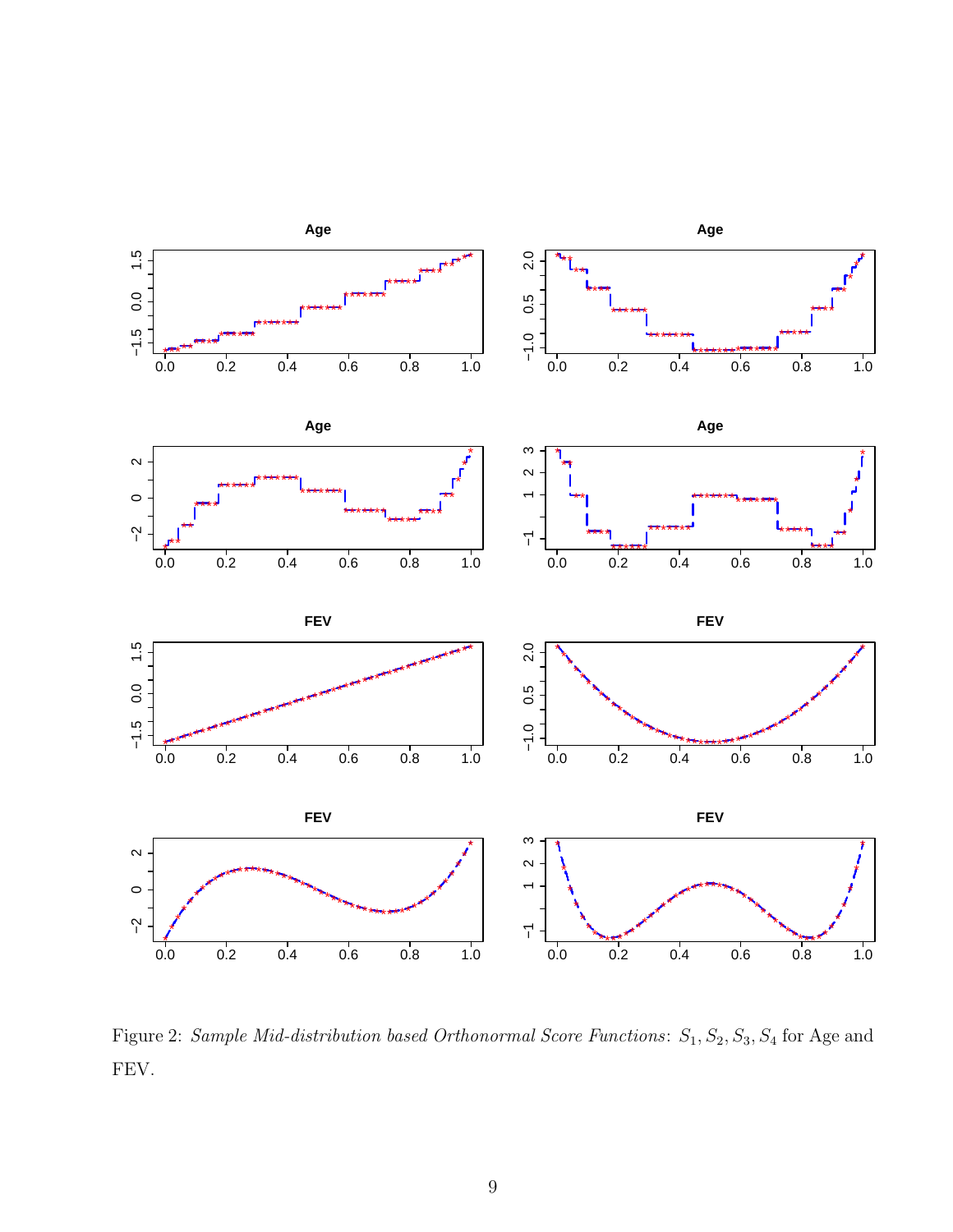

<span id="page-9-0"></span>Figure 3: Sample Comparison distribution and the corresponding Comparison Mid-Probability Index (CMPI). Top left figure CMPI( Age | Smoke) and bottom left CMPI( FEV | Smoke).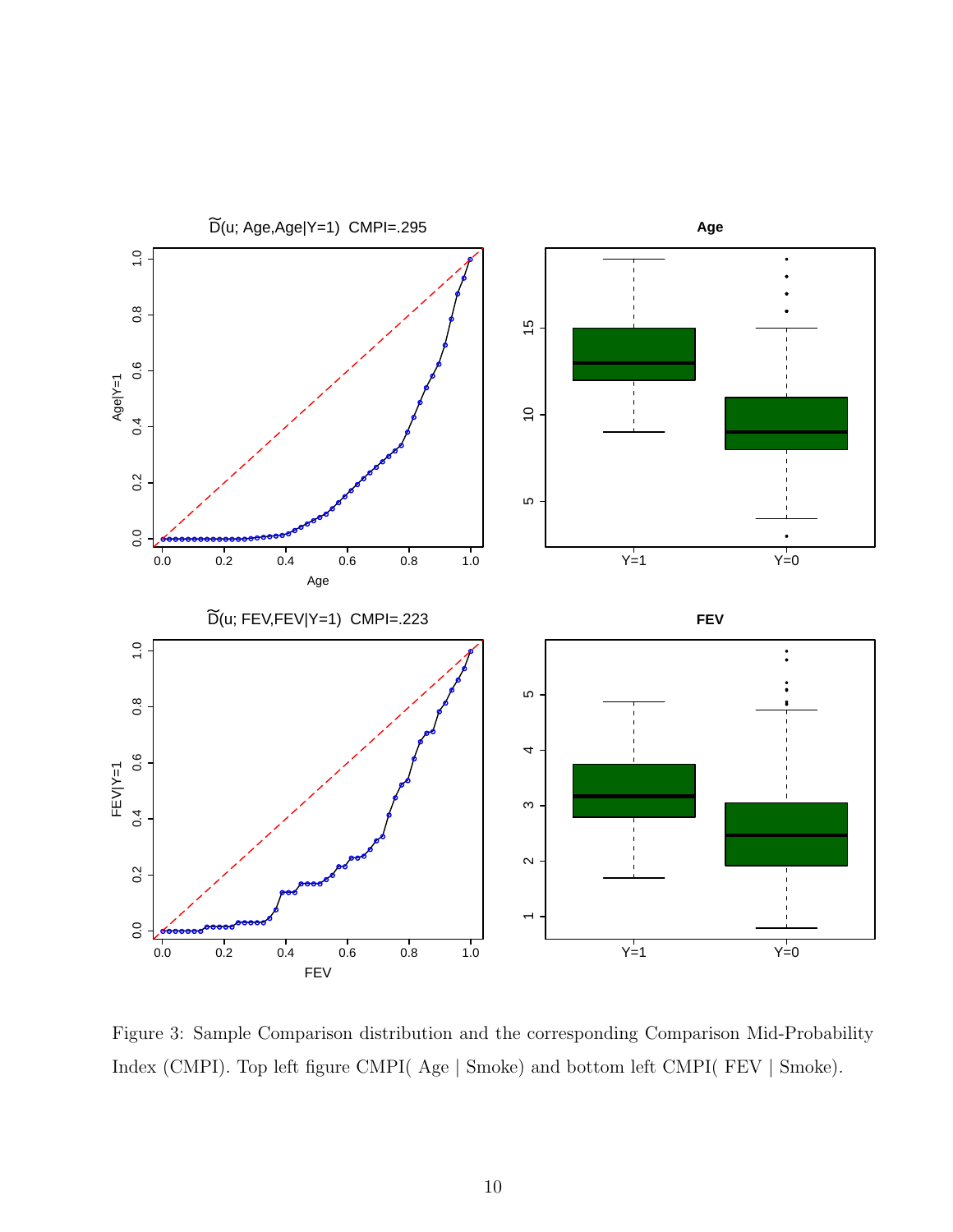

(a) LP Comoment Matrix: Smoker

(b) LP Comoment Matrix: Non-Smoker

| Age       |                   |                 | FEV.S0 FEV.S1 FEV.S2 FEV.S3 FEV.S4 |                   |          |
|-----------|-------------------|-----------------|------------------------------------|-------------------|----------|
| Age.S0    |                   | $0.249$ $0.253$ | 0.0798                             | $-0.024$          | $-0.211$ |
| Age.S1    | $\,0.238\,$       | $\, 0.231 \,$   | 0.119                              | $-0.0046$         | $-0.216$ |
|           | Age. $S2 -0.0245$ | 0.0123          | $-0.081$                           | $-0.0923$         | 0.0198   |
| Age.S3    | 0.143             | 0.182           | $-0.211$                           | 0.0096            | 0.028    |
| Age.S4    | $0.0094$ $0.0392$ |                 |                                    | $0.0855 - 0.1889$ | 0.0392   |
| $\rm (c)$ |                   |                 |                                    |                   |          |

| Age |                              | FEV.S0 FEV.S1 FEV.S2 FEV.S3 FEV.S4 |           |           |           |
|-----|------------------------------|------------------------------------|-----------|-----------|-----------|
|     | Age.S0 $0.7816$              | $0.7869$ $-0.0023$                 |           | 0.0855    | 0.0385    |
|     | Age.S1 0.7834 0.8137 -0.0335 |                                    |           | 0.0187    | 0.0324    |
|     | $Age.S2 \t0.0520$            | $-0.0477$ $0.5485$ $-0.0181$       |           |           | 0.0692    |
|     | Age.S3 0.0770                | 0.0136                             | $-0.0651$ | 0.3270    | $-0.0128$ |
|     | $Age.S4 \quad 0.0163$        | 0.0095                             | 0.0451    | $-0.0780$ | 0.1630    |
| (d) |                              |                                    |           |           |           |

<span id="page-10-0"></span>Figure 4: Heat plot and original Comoment Matrix. (c) LP comoments for Y=1; (d) LP comoments for Y=0. Few large LP comoments are shown in bold.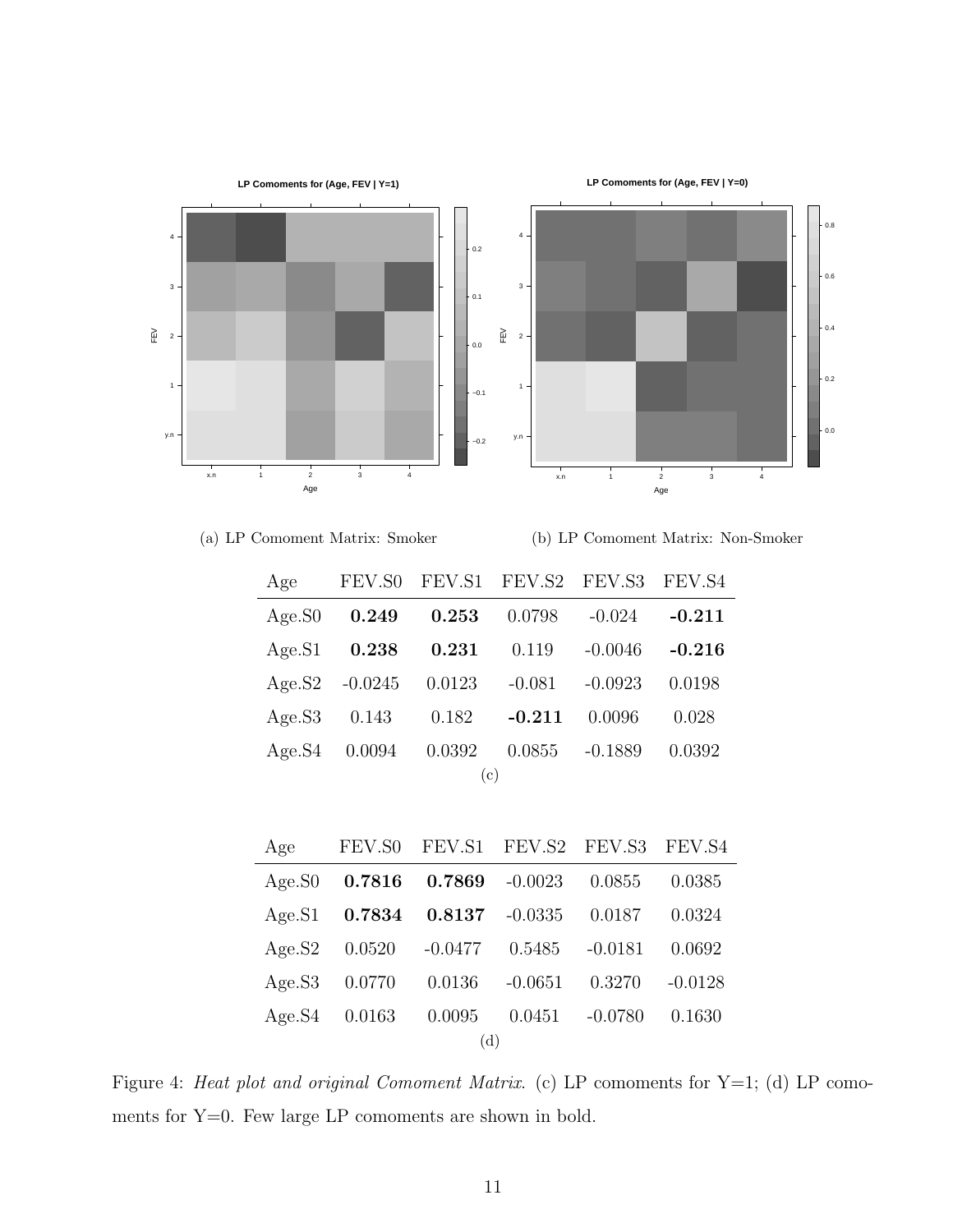| Age    | Age.SO       | Age.S1         | Age.S2           | Age.S3           | Age.S4           |  |
|--------|--------------|----------------|------------------|------------------|------------------|--|
| Age.S0 | $\mathbf{1}$ | .993           | .0073            | .129             | .043             |  |
| Age.S1 | 0.994        | 1.016          | $\overline{0}$   | $\boldsymbol{0}$ | $\overline{0}$   |  |
| Age.S2 | 0.074        | $\overline{0}$ | 1.016            | $\boldsymbol{0}$ | $\overline{0}$   |  |
| Age.S3 | 0.130        | $\overline{0}$ | $\overline{0}$   | $1.016\,$        | $\overline{0}$   |  |
| Age.S4 | .043         | $\overline{0}$ | $\overline{0}$   | $\overline{0}$   | 1.016            |  |
| (a)    |              |                |                  |                  |                  |  |
| Age    | Age.S0       | Age.S1         | Age.S2           | Age.S3           | Age.S4           |  |
| Age.S0 | $\mathbf{1}$ | .969           | .076             | .205             | .052             |  |
| Age.S1 | 0.969        | $\mathbf{1}$   | $\overline{0}$   | $\overline{0}$   | $\overline{0}$   |  |
| Age.S2 | 0.076        | $\overline{0}$ | 1                | $\boldsymbol{0}$ | $\overline{0}$   |  |
| Age.S3 | $0.205\,$    | $\overline{0}$ | $\overline{0}$   | $\mathbf{1}$     | $\boldsymbol{0}$ |  |
| Age.S4 | 0.052        | $\overline{0}$ | $\overline{0}$   | $\boldsymbol{0}$ | $\mathbf{1}$     |  |
|        |              | (b)            |                  |                  |                  |  |
| Age    | FEV.S0       | FEV.S1         | FEV.S2           | FEV.S3           | FEV.S4           |  |
| FEV.S0 | $\mathbf{1}$ | .982           | .087             | .191             | $-.007$          |  |
| FEV.S1 | .982         | 1.016          | $\overline{0}$   | $\overline{0}$   | $\boldsymbol{0}$ |  |
| FEV.S2 | .087         | $\overline{0}$ | 1.016            | $\overline{0}$   | $\overline{0}$   |  |
|        |              |                |                  |                  |                  |  |
| FEV.S3 | .191         | $\overline{0}$ | $\overline{0}$   | 1.016            | $\boldsymbol{0}$ |  |
| FEV.S4 | $-0.007$     | $\overline{0}$ | $\boldsymbol{0}$ | $\boldsymbol{0}$ | 1.016            |  |
|        |              | (c)            |                  |                  |                  |  |
| Age    | FEV.SO       | FEV.S1         | FEV.S2           | FEV.S3           | FEV.S4           |  |
| FEV.SO | $\mathbf{1}$ | .960           | .168             | 0183             | .082             |  |
| FEV.S1 | .960         | 1.002          | $\overline{0}$   | $\overline{0}$   | $\overline{0}$   |  |
| FEV.S2 | .168         | $\overline{0}$ | 1.002            | $\overline{0}$   | $\overline{0}$   |  |
| FEV.S3 | .183         | $\overline{0}$ | $\overline{0}$   | 1.002            | $\boldsymbol{0}$ |  |
| FEV.S4 | 0.082        | $\overline{0}$ | $\overline{0}$   | $\overline{0}$   | 1.002            |  |

Figure 5: (a) LP moments of Age of Smokers; (b) LP moments of Age of Non-smokers; (c) LP moments of FEV of Smokers; (d) LP moments of FEV of Non-smokers.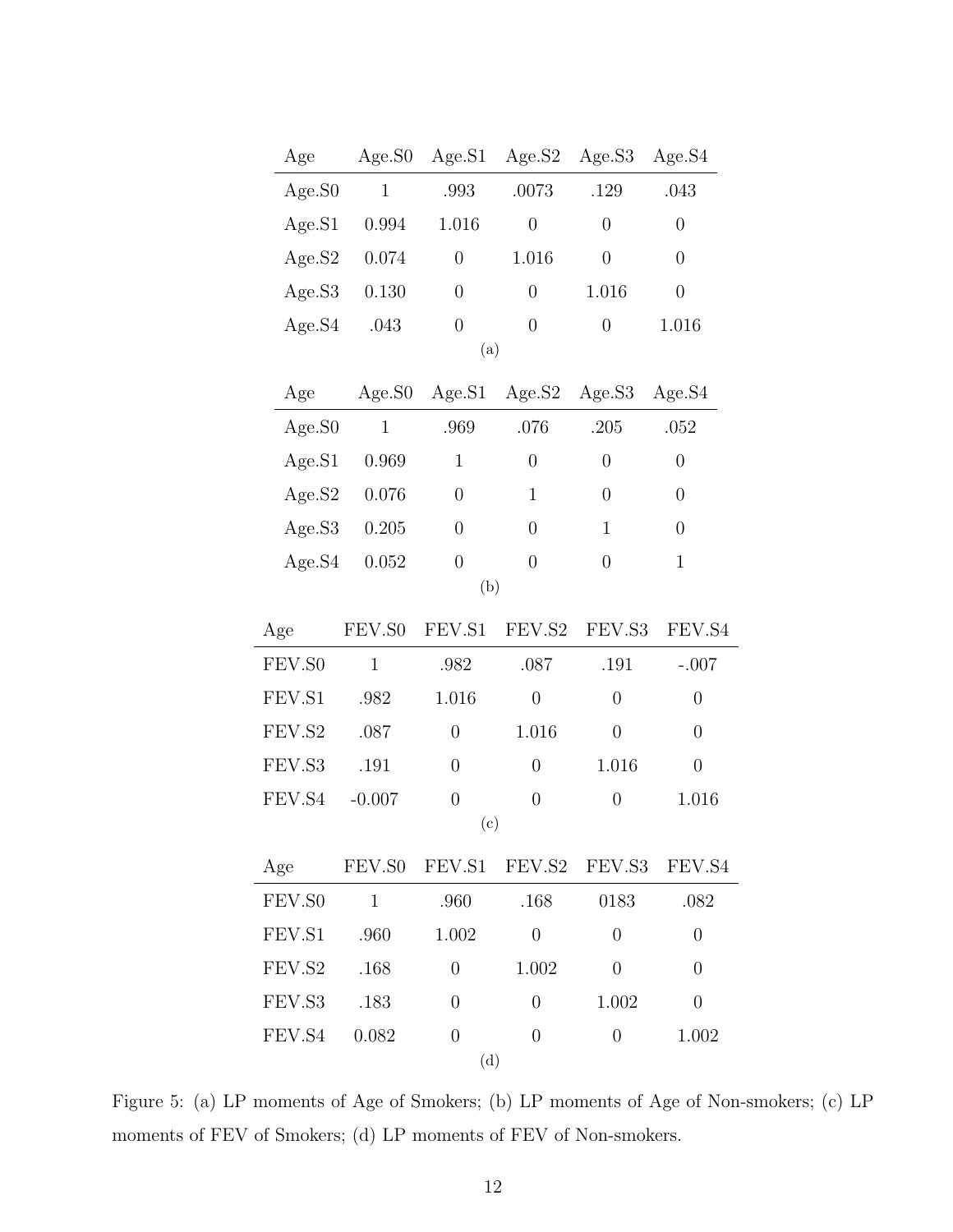







<span id="page-12-0"></span>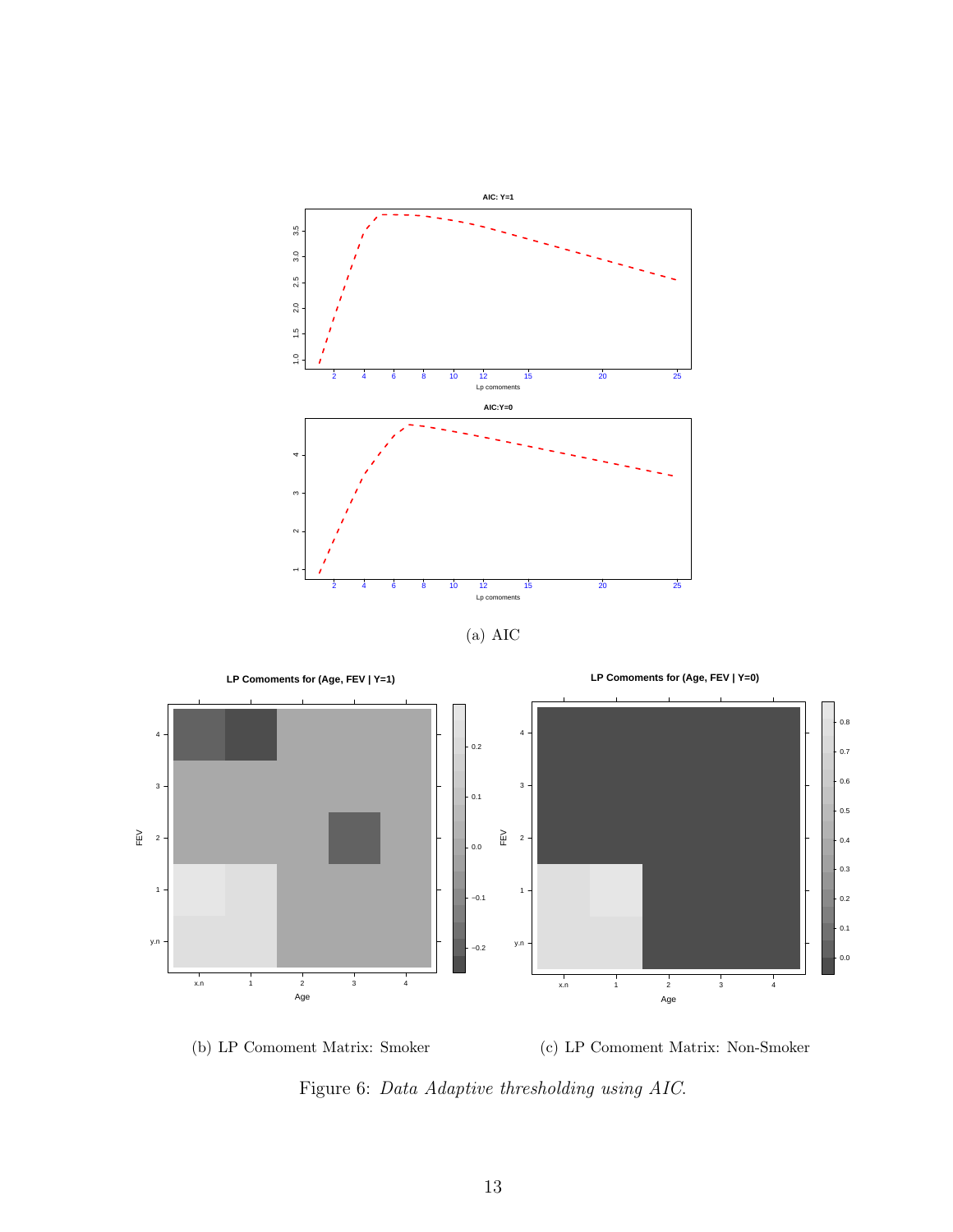

(b) Nonparametric Conditional mean curve

<span id="page-13-0"></span>Figure 7: Scatter plot and nonparametric estimator of conditional mean; Compare with linear regression.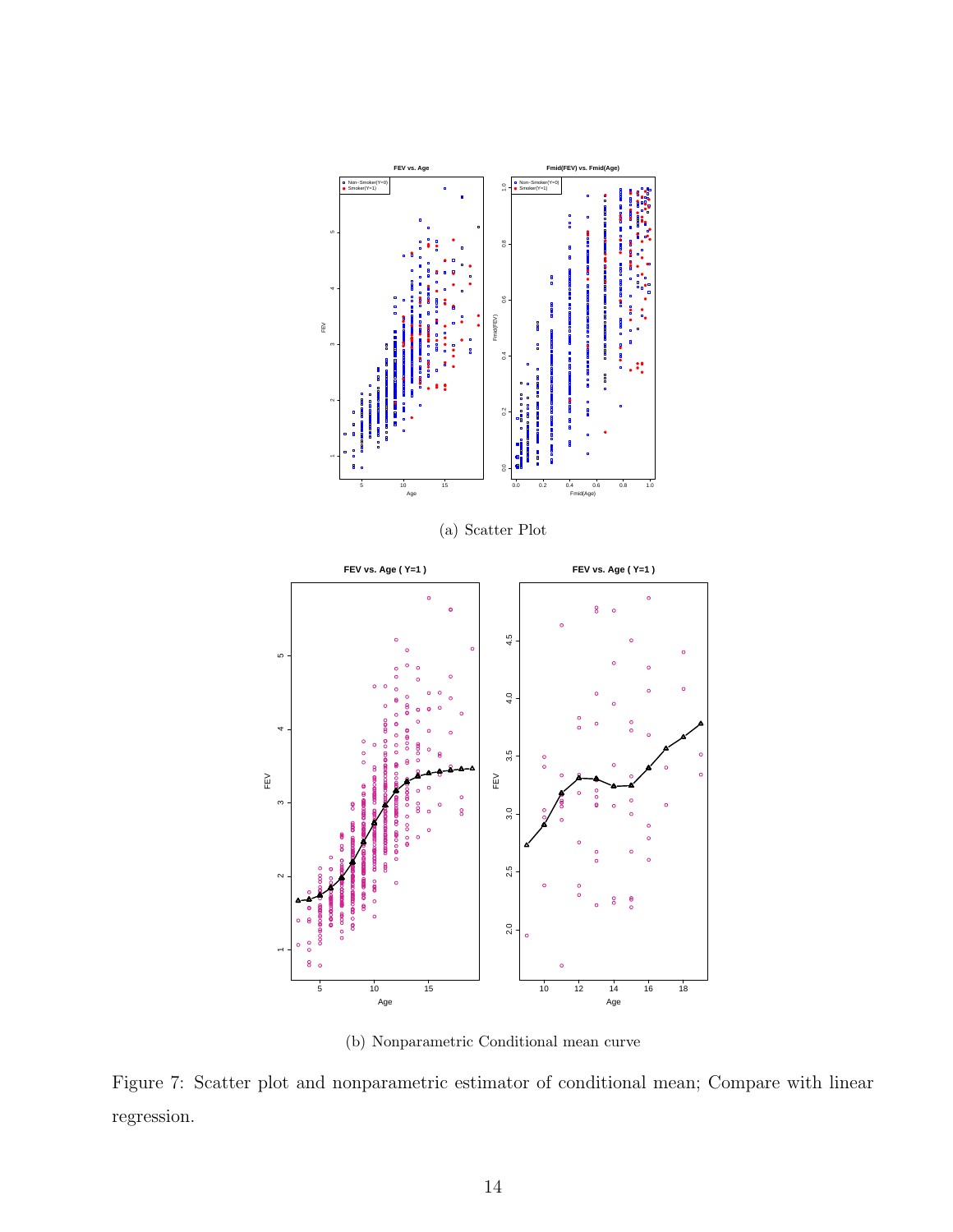

<span id="page-14-0"></span>Figure 8:  $L_2$  copula estimation for (Age, FEV) for smoker and non-smoker class, which gives a complete picture of the underlying dependence and how it changes. Note that Age is discrete and FEV is continuous random variable, which we precisely achieve via Eq. (3.1). Also note that for Non-smokers  $(Y = 0)$  there is a considerable "tail dependency" exists (top left panel), accurately captured by our estimated copula (top right panel).